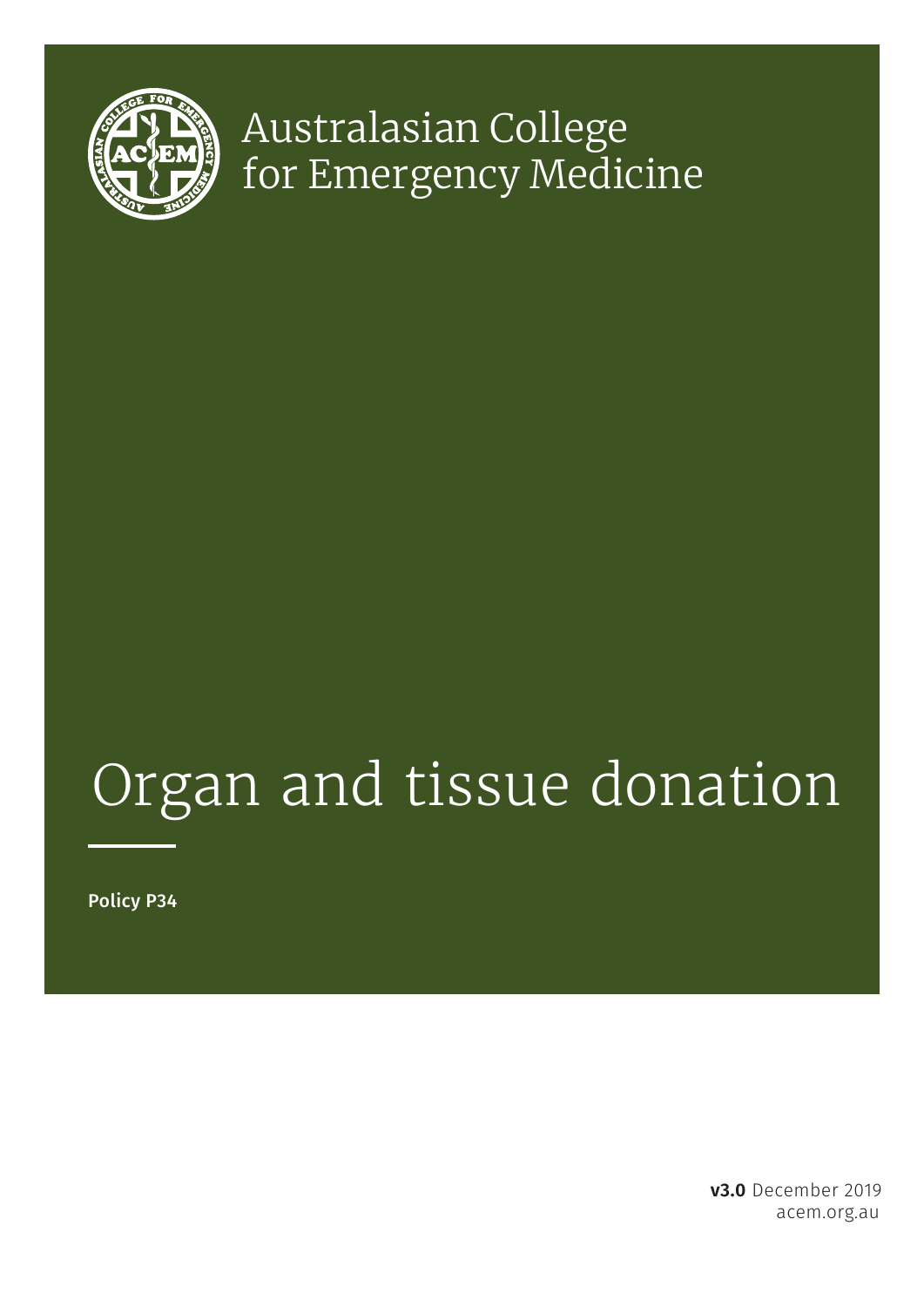#### Document Review

Timeframe for review:<br>
Document authorisation: Council of Advocacy, Practice and Partne Document authorisation: Council of Advocacy, Practice and Partnerships<br>Document implementation: Council of Advocacy, Practice and Partnerships Council of Advocacy, Practice and Partnerships Document maintenance: Department of Policy and Strategic Partnerships

#### Revision History

| Date | Pages revised / Brief Explanation of Revision |
|------|-----------------------------------------------|
|      | January 2004 Approved by Council              |
|      | March 2006 Content revised and approved       |
|      | November 2019 Content revised and approved    |
|      |                                               |

#### Supporting documents

**•** P733 *[Policy on Credentialing for Emergency Medicine Ultrasonography](https://acem.org.au/getmedia/ee68a734-7634-425d-865a-f5e17dc8b4e4/P733_Policy-on-Credentialing-for-Emergency-Medicine-Ultrasonography_v1_Aug-2019)*

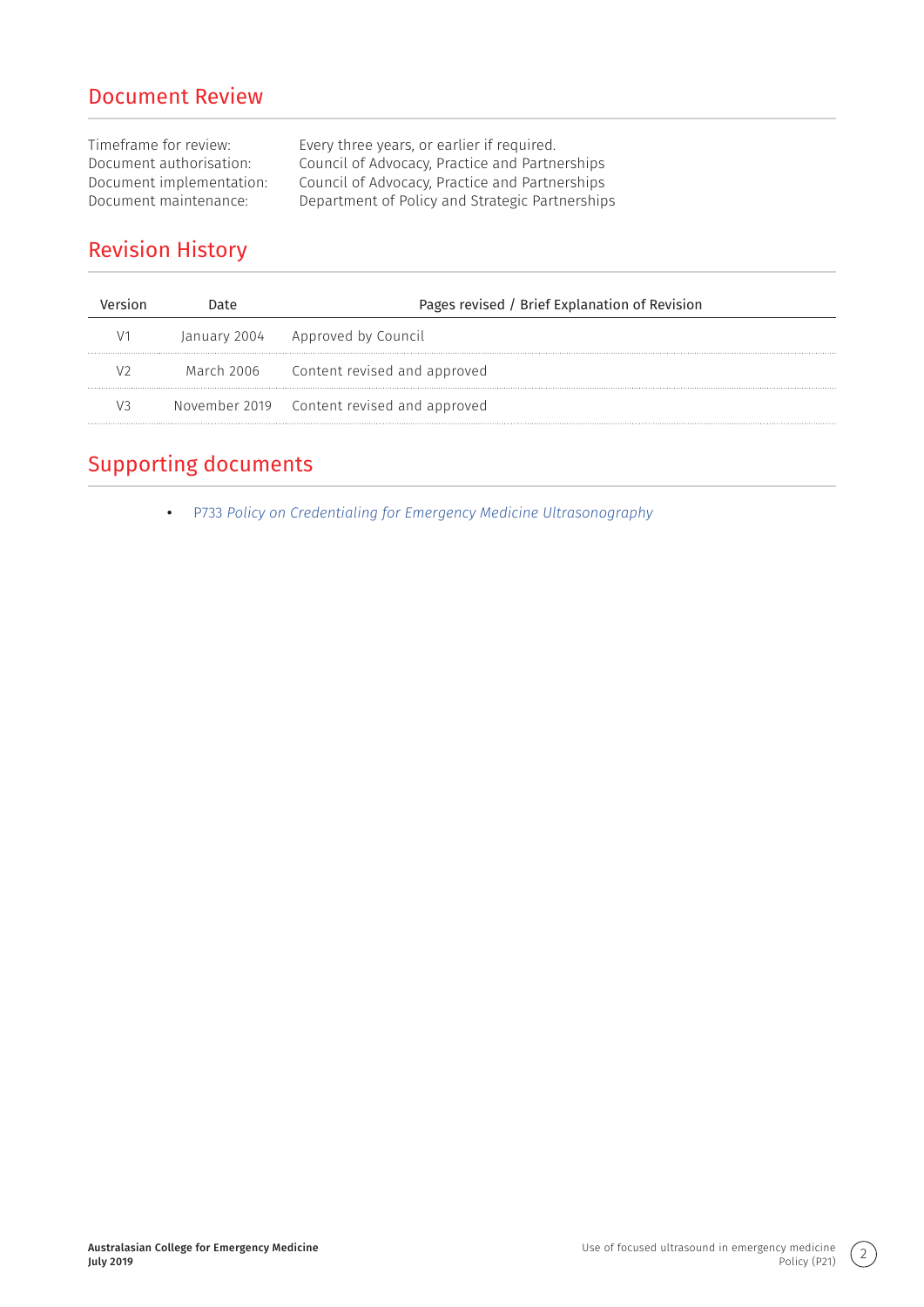#### 1. Purpose and scope

This policy articulates the general responsibilities of emergency physicians with respect to the organ and tissue donation process. The principles outlined in this Policy reference and accord with the *Best Practice Guideline for Offering Organ and Tissue Donation in Australia*1<sup>1</sup> , but have been broadened to enable binational application.

The Policy does not provide clinical advice on donor identification, management or assessment for medical suitability. These aspects should be managed in accordance with relevant clinical, professional and ethical standards<sup>2,3,4</sup>

The Policy is applicable to emergency departments in Australia and New Zealand.

#### 2. Summary

- **•** ACEM supports the principle of human organ and tissue donation from recently deceased individuals for transplantation to living human recipients. Donation is an element of end-of-life care and is undertaken with respect and dignity for all involved.
- **•** Emergency physicians should be part of a process that identifies patients who are potential donors.
- **•** Specific knowledge is required to support families in decision-making, with information on potential donation delivered clearly, with sensitivity, and in line with individual and cultural needs.
- **•** A team-based approach, involving the treating team, donation specialist staff and other support staff relevant to the family, is critical in planning and conducting the conversation around donation.

#### 3. Identification of potential donors

The opportunity for organ donation is an infrequent event, with donation only possible when a person is on a ventilator in an intensive care unit (ICU), usually with severe brain damage. Less than 1% of all deaths happen this way. In most cases, potential donors are identified in the ICU. However, they are sometimes identified in the ED in circumstances where the patient is unlikely to survive.

For potential donors in the ED referral to the ICU, and notification of hospital donation specialist staff and the responsible national agency, should occur according to the GIVE Clinical Trigger or other hospital protocol. These are used to initiate consultation with ICU medical staff before the withdrawal of treatment in patients with brain injury that is thought to be irrecoverable.

This process must not influence decisions regarding resuscitation nor the continuing management of the patient. Likewise, the maintenance of a potential donor should never compromise the care of other patients in the ED.

<sup>1.</sup> Organ and Tissue Authority. *Best Practice Guideline for Offering Organ and Tissue Donation in Australia*. Attorney General's Office, Canberra, 2017

<sup>2.</sup> Australian and New Zealand Intensive Care Society. *The ANZICS Statement on Death and Organ Donation* (Edition 3.2). ANZICS, Melbourne, 2013.

<sup>3.</sup> Transplantation Society of Australia and New Zealand. Clinical Guidelines for Organ Transplantation from Deceased Donors (Version 1.3). TSANZ, Sydney, 2017.

<sup>4.</sup> National Health and Medical Research Council. *Ethical Guidelines for Organ Transplantation from Deceased Donors*. NHMRC, Canberra, 2016.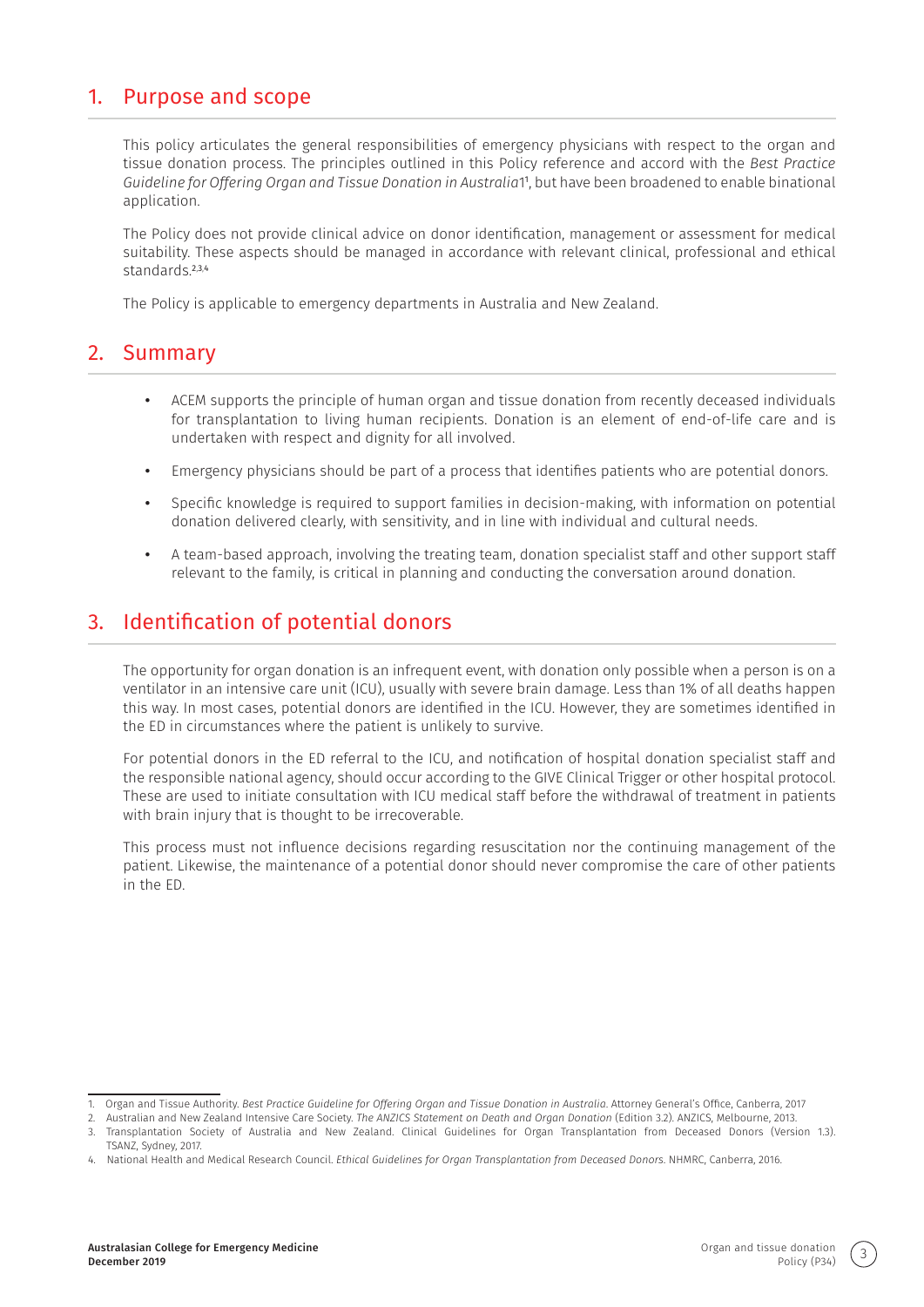#### 4. Determination of brain death

The ICU – rather than the ED – is the appropriate facility for the diagnosis of brain death.

However, Fellowship of ACEM should be recognised in government regulations as a medical qualification that provides the holder with the authority and skills to perform the determination of brain death. This is particularly important in facilities with no intensive care specialists.

The person determining brain death must not be responsible for authorising or undertaking removal of tissues for the purposes of donation.

#### 5. Communication with the family

End-of-life care and family donation conversations (FDC) are usually best managed in the ICU rather than the ED, and should be provided by a suitably trained person.

If this is not possible it may be necessary to undertake all of the end-of-life care communication with the family within the ED, including offering donation. This would require the attendance of an FDC-trained specialist in the ED.

It is the treating clinical specialist's responsibility to ensure that the family understands and accepts that death has or will occur before any discussion of donation is commenced. The participation of an FDC-trained specialist, who is separate to the treating clinical team, may be beneficial even if the treating clinical specialist has undergone FDC training.

Separation between notification of brain death (or recommendation of treatment withdrawal) and raising the issue of potential donation recognises the need of the family to absorb their loss. This separation has been shown to have a positive impact on consent rates, and ensures that there is no perceived conflict between patient care priorities and donation.

#### 6. FACEM training

On completion of training, as articulated in the ACEM Curriculum Framework, a FACEM will be able to:

- **•** identify a patient as a potential organ donor according to recognised medical criteria;
- **•** notify the organ donation service and inpatient critical care clinicians appropriately; and
- **•** sensitively elicit patient and carer wishes regarding organ donation where appropriate in the ED.